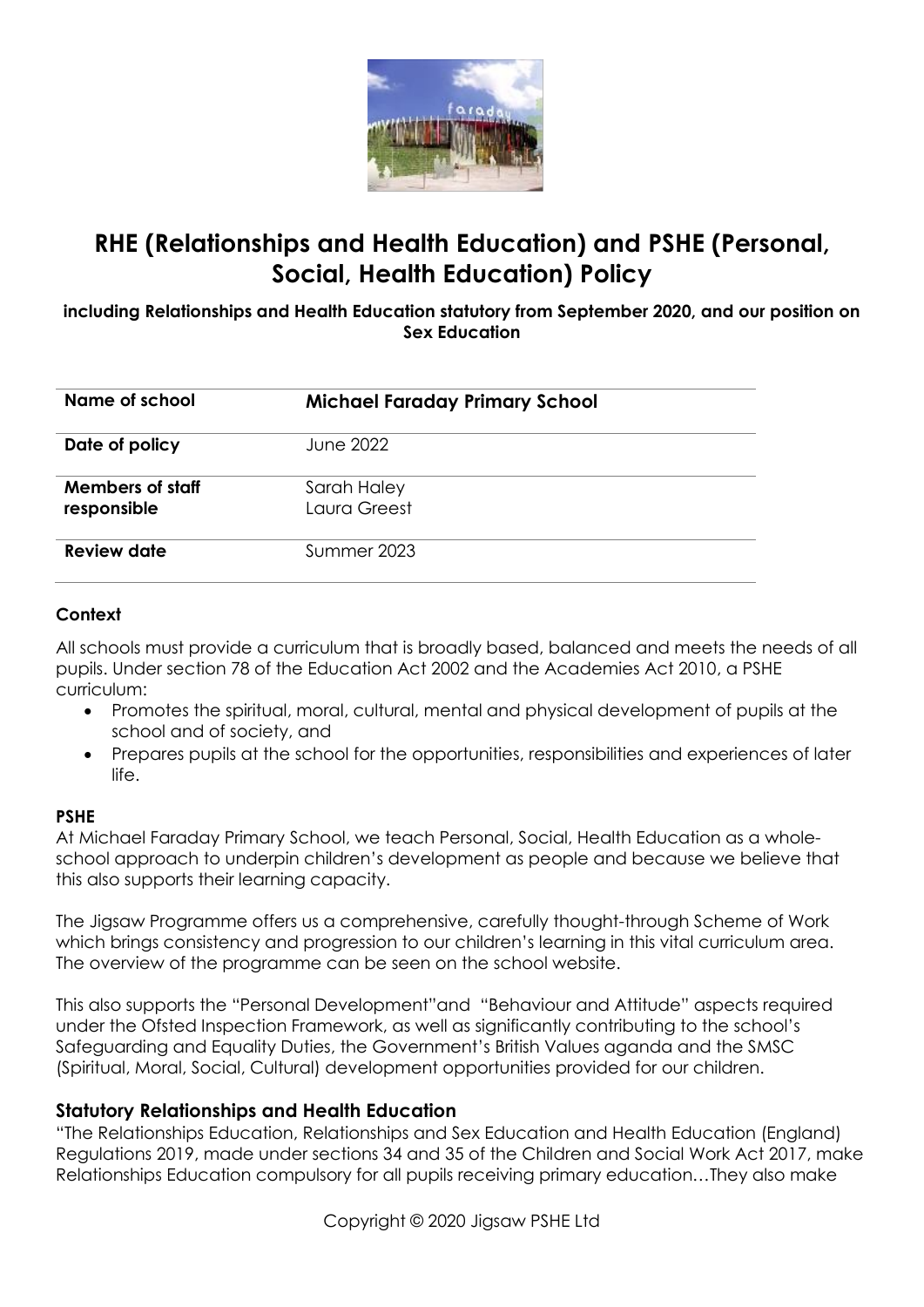Health Education compulsory in all schools except independent schools. Personal, Social, Health and Economic Education(PSHE) continues to be compulsory in independent schools." DfE Guidance p.8

"Today's children and young people are growing up in an increasingly complex world and living their lives seamlessly on and offline. This presents many positive and exciting opportunities, but also challenges and risks. In this environment, children and young people need to know how to be safe and healthy, and how to manage their academic, personal and social lives in a positive way."

"This is why we have made Relationships Education compulsory in all primary schools in England…as well as making Health Education compulsory in all state-funded schools."

"In primary schools, we want the subjects to put in place the key building blocks of healthy, respectful relationships, focusing on family and friendships, in all contexts, including online. This will sit alongside the essential understanding of how to be healthy."

"These subjects represent a huge opportunity to help our children and young people develop. The knowledge and attributes gained will support their own, and others' wellbeing and attainment and help young people to become successful and happy adults who make a meaningful contribution to society."

Secretary of State Foreword DfE Guidance 2019 p.4-5

"Schools are free to determine how to deliver the content set out in the DfE guidance 2019 in the context of a broad and balanced curriculum. Effective teaching in these subjects will ensure that core knowledge is broken down into units of manageable size and communicated clearly to pupils, in a carefully sequenced way, within a planned programme of lessons."

DfE Guidance p.8

"All schools must have in place a written policy for Relationships Education and RSE." DfE Guidance p.11

Here, at Michael Faraday Primary School we value PSHE as one way to support children's development as human beings, to enable them to understand and respect who they are, to empower them with a voice and to equip them for life and learning.

We include the statutory Relationships and Health Education within our whole-school PSHE Programme.

To ensure progression and a spiral curriculum, we use Jigsaw, the mindful approach to PSHE, as our chosen teaching and learning programme and tailor it to your children's needs. The mapping document: Jigsaw 3-11 and statutory Relationships and Health Education, shows exactly how Jigsaw and therefore our school, meets the statutory Relationships and Health Education requirements.

This programme's complimentary update policy ensures we are always using the most up to date teaching materials and that our teachers are well-supported.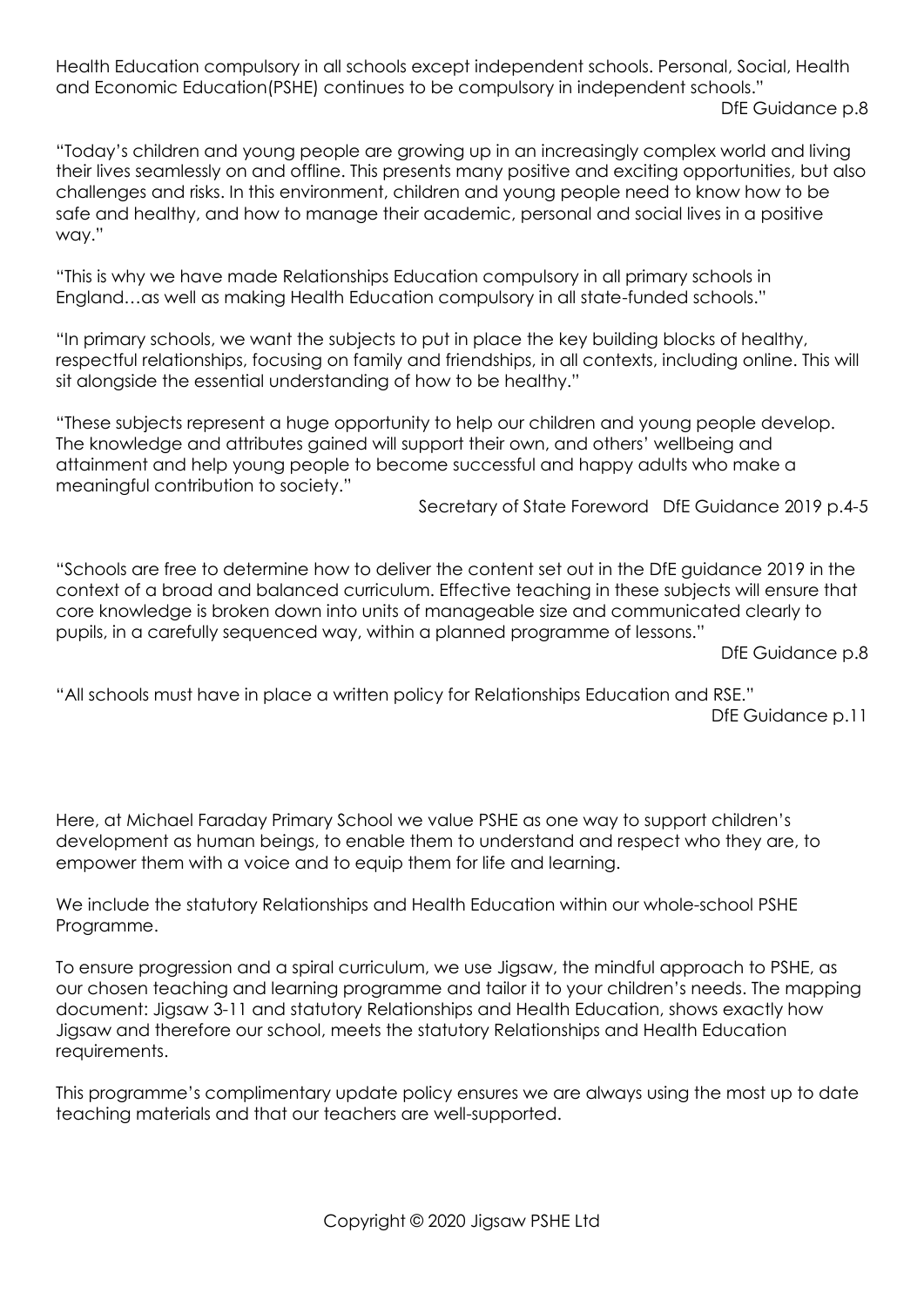Our PSHE policy is informed by existing DfE guidance:

- Keeping Children Safe in Education (statutory guidance)
- Respectful School Communities: Self Review and Signposting Tool (a tool to support a whole school approach that promotes respect and discipline)
- Behaviour and Discipline in Schools (advice for schools, including advice for appropriate behaviour between pupils)
- Equality Act 2010 and schools
- SEND code of practice: 0 to 25 years (statutory guidance)
- Alternative Provision (statutory guidance)
- Mental Health and Behaviour in Schools (advice for schools)
- Preventing and Tackling Bullying (advice for schools, including advice on cyberbullying)
- Sexual violence and sexual harassment between children in schools (advice for schools)
- The Equality and Human Rights Commission Advice and Guidance (provides advice on avoiding discrimination in a variety of educational contexts)
- Promoting Fundamental British Values as part of SMSC in schools (quidance for maintained schools on promoting basic important British values as part of pupils' spiritual, moral, social and cultural (SMSC)
- SMSC requirements for independent schools (guidance for independent schools on how they should support pupils' spiritual, moral, social and cultural development).

The Jigsaw Programme is aligned to the PSHE Association Programmes of Study for PSHE.

#### **What do we teach when and who teaches it?**

#### **Whole-school approach**

Jigsaw covers all areas of PSHE for the primary phase including statutory Relationships and Health Education. The table below gives the learning theme of each of the six Puzzles (units) and these are taught across the school; the learning deepens and broadens every year.

| Term      | <b>Puzzle (Unit)</b>             | Content                                                                                                                                          |  |
|-----------|----------------------------------|--------------------------------------------------------------------------------------------------------------------------------------------------|--|
| Autumn 1: | Being Me in My<br>World          | Includes understanding my own identity and how I fit well in<br>the class, school and global community. Jigsaw Charter<br>established.           |  |
| Autumn 2: | Celebrating<br><b>Difference</b> | Includes anti-bullying (cyber and homophobic bullying<br>included) and understanding                                                             |  |
| Spring 1: | Dreams and<br>Goals              | Includes goal-setting, aspirations, who do I want to become<br>and what would I like to do for work and to contribute to<br>society              |  |
| Spring 2: | <b>Healthy Me</b>                | Includes drugs and alcohol education, self-esteem and<br>confidence as well as healthy lifestyle choices, sleep, nutrition,<br>rest and exercise |  |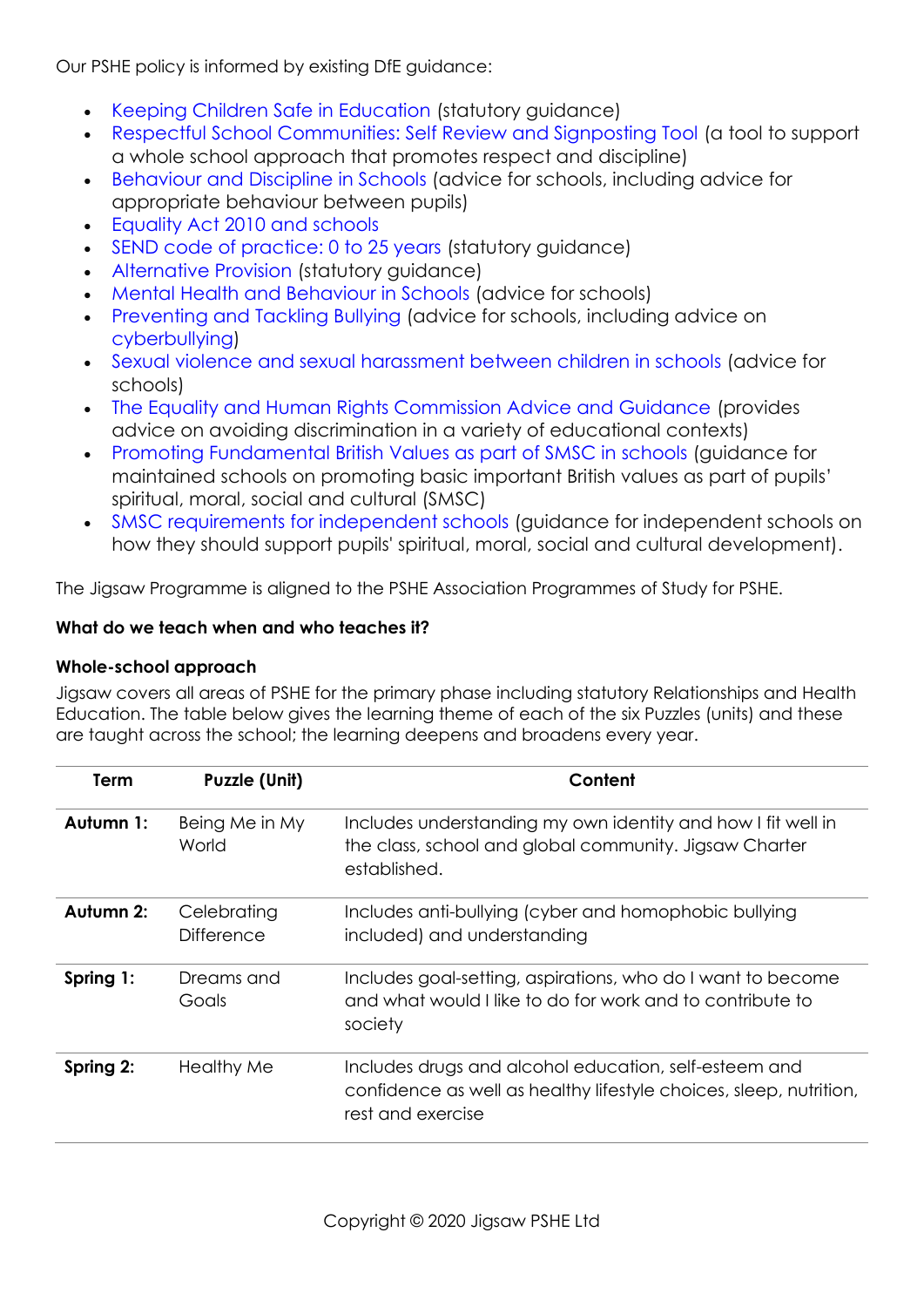| <b>Summer 1:</b> Relationships | Includes understanding friendship, family and other<br>relationships, conflict resolution and communication skills,<br>bereavement and loss |
|--------------------------------|---------------------------------------------------------------------------------------------------------------------------------------------|
| <b>Summer 2:</b> Changing Me   | Includes Relationships and Sex Education in the context of<br>coping positively with change                                                 |

At Michael Faraday Primary School we allocate 1 hour to PSHE each week in order to teach the PSHE knowledge and skills in a developmental and age-appropriate way.

These explicit lessons are reinforced and enhanced in many ways:

Assemblies and collective worship, praise, Learning Charter, through relationships child to child, adult to child and adult to adult across the school. We aim to 'live' what is learnt and apply it to everyday situations in the school community.

Class teachers deliver the weekly lessons to their own classes.

### **Relationships Education**

#### *What does the DfE statutory guidance on Relationships Education expect children to know by the time they leave primary school?*

Relationships Education in primary schools will cover 'Families and people who care for me', 'Caring friendships', 'Respectful relationships', 'Online relationships', and 'Being safe'.

The expected outcomes for each of these elements can be found further on in this policy. The way the Jigsaw Programme covers these is explained in the mapping document: Jigsaw 3-11 and Statutory Relationships and Health Education.

It is important to explain that whilst the Relationships Puzzle (unit) in Jigsaw covers most of the statutory Relationships Education, some of the outcomes are also taught elsewhere in Jigsaw e.g. the Celebrating Difference Puzzle helps children appreciate that there are many types of family composition and that each is important to the children involved. This holistic approach ensures the learning is reinforced through the year and across the curriculum.

## **Health Education**

#### *What does the DfE statutory guidance on Health Education expect children to know by the time they leave primary school?*

Health Education in primary schools will cover 'Mental wellbeing', 'Internet safety and harms', Physical health and fitness', Healthy eating', 'Drugs, alcohol and tobacco', 'Health and prevention', 'Basic First Aid', 'Changing adolescent body'.

The expected outcomes for each of these elements can be found further on in this policy. The way the Jigsaw Programme covers these is explained in the mapping document: Jigsaw 3-11 and Statutory Relationships and Health Education.

It is important to explain that whilst the Healthy Me Puzzle (unit) in Jigsaw covers most of the statutory Health Education, some of the outcomes are taught elsewhere in Jigsaw e.g.emotional and mental health is nurtured every lesson through the Calm me time, social skills are grown every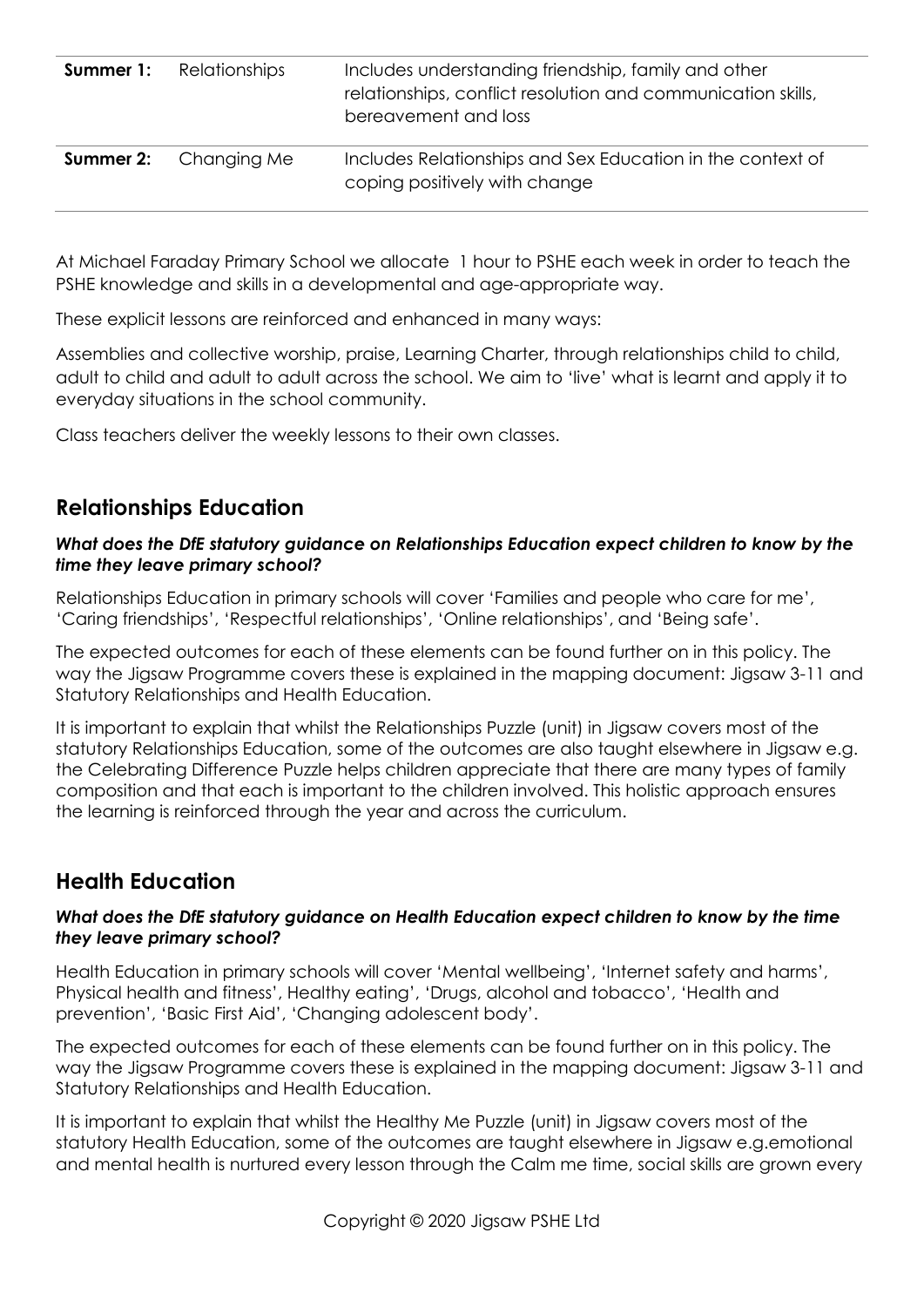lesson through the Connect us activity and respect is enhanced through the use of the Jigsaw Charter.

Also, teaching children about puberty is now a statutory requirement which sits within the Health Education part of the DfE guidance within the 'Changing adolescent body' strand, and in Jigsaw this is taught as part of the Changing Me Puzzle (unit).

Again, the mapping document transparantly shows how the Jigsaw whole-school approach spirals the learning and meets all statutory requirements and more.

### **Sex Education**

The DfE Guidance 2019 (p.23) recommends that all primary schools 'have a sex education programme tailored to the age and the physical and emotional maturity of the pupils.

However, 'Sex Education is not compulsory in primary schools'. (p. 23)

At Michael Faraday Primary School we believe children should understand the facts about human reproduction before they leave primary school.

Sex education 'should ensure that both boys and girls are prepared for the changes that adolescence brings and – drawing on knowledge of the human life cycle set out in the national curriculum for science - how a baby is conceived and born'.

We define Sex Education as understanding the process of reproduction in humans including:

- Puberty (also taught in science)
- Naming reproductive body parts

We believe that children should know facts about the human reproduction before they leave primary school. To ensure children at Michael Faraday have an understanding of themselves and others bodies, physical parts and correct names for body parts.

Correct terminology for body parts is introduced early to normalise this biological vocabulary and to support safeguarding.

These words are not used in isolation but used in conjunction to ensure children know that these are private parts of the body.

We intend to teach this as part of PSHE in which case parents have the right to withdraw their child. Puberty and naming body parts will be taught in Science in which case they can't withdraw.

#### **Parents' right to request their child be excused from Sex Education**

"Parents have the right to request that their child be withdrawn from some or all of sex education delivered as part of statutory Relationships and Sex Education" DfE Guidance p.17

At Michael Faraday Primary School, puberty is taught as a statutory requirement of Health Education and covered by our Jigsaw PSHE Programme in the 'Changing Me' Puzzle (unit). We conclude that sex education refers to Human Reproduction, and therefore inform parents of their right to request their child be withdrawn from the PSHE lessons that explicitly teach this i.e. the Jigsaw Changing Me Puzzle (unit) e.g.

Year 4, Lesson 2 (Having a baby)

Year 5, Lesson 4 (Conception)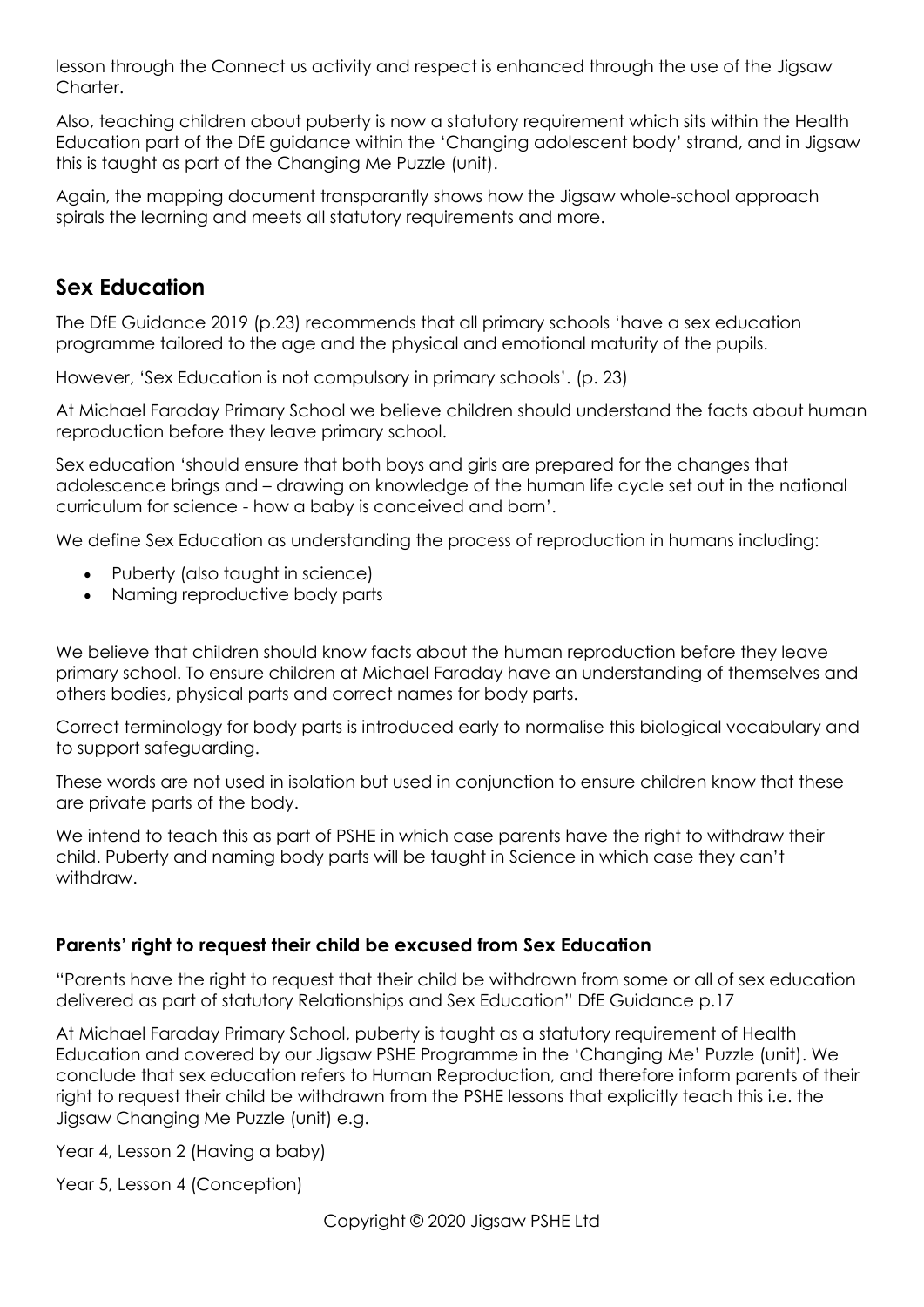"Parents have the right to request that their child be withdrawn from some or all of sex education delivered as part of statutory Relationships and Sex Education" DfE Guidance p. 17

At Michael Faraday Primary School, puberty is taught as a statutory requirement of Health Education and covered by our Jigsaw PSHE Programme in the 'Changing Me' Puzzle (unit), and we conclude from the DFE Guidance that sex education refers to Human Reproduction.

In order to teach this in a scientific context, and knowing that National Curriculum Science requires children to know how mammals reproduce, we have opted to teach this within our Science curriculum as we believe this is most appropriate for our children.

Therefore the parent right to withdraw their child is not applicable. We are of course happy to discuss the content of the curriculum and invite you to contact Sally Todd, Sarah Haley or Laura Greest.

#### **Monitoring and Review**

The Curriculum Committee of the governing body monitors this policy on an annual basis. This committee reports its findings and recommendations to the full governing body, as necessary, if the policy needs modification. The Curriculum Committee gives serious consideration to any comments from parents about the PSHE (RSHE) programme, and makes a record of all such comments. Governors scrutinise and ratify teaching materials to check they are in accordance with the school's ethos.

#### **Equality**

#### **This policy will inform the school's Equalities Plan.**

The DfE Guidance 2019 (p. 15) states, "Schools should ensure that the needs of all pupils are appropriately met, and that all pupils understand the importance of equality and respect. Schools must ensure they comply with the relevant provisions of the Equality Act 2010 under which sexual orientation and gender reassignment are amongst the protected characteristics…

At the point at which schools consider it appropriate to teach their pupils about LGBT (Lesbian, Gay, Bisexual, Transgender), they should ensure this content is fully integrated into their programmes of study for this area of the curriculum rather than delivered as a stand-alone unit or lesson. Schools are free to determine how they do this, and we expect all pupils to have been taught LGBT content at a timely point as part of this area of the curriculum".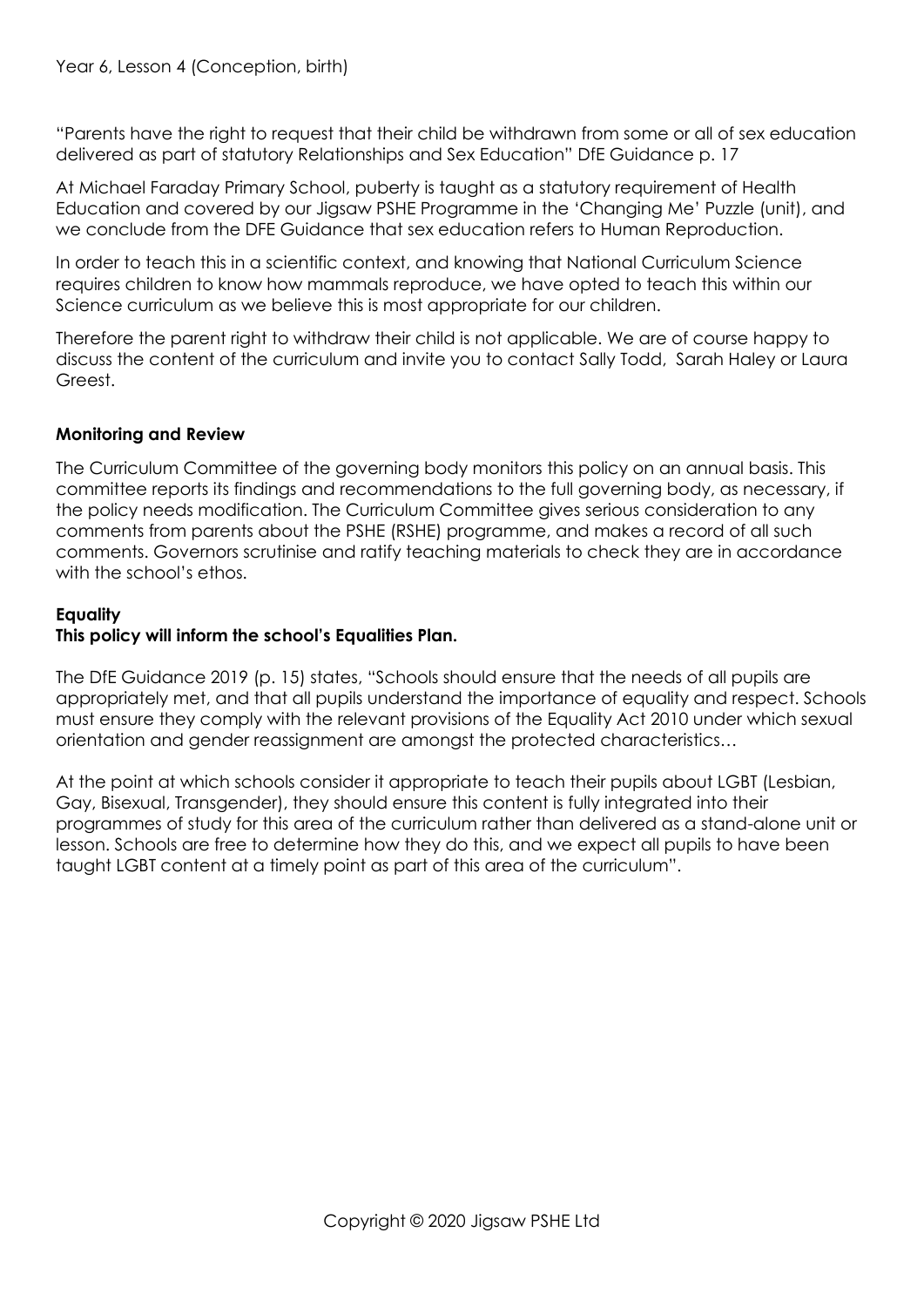At Michael Faraday Primary School we promote respect for all and value every individual child. We also respect the right of our children, their families and our staff, to hold beliefs, religious or otherwise, and understand that sometimes these may be in tension with our approach to some aspects of Relationships, Health and Sex Education.

For further explanation as to how we approach LGBT relationships in the PSHE (RSHE) Programme please see:

'Including and valuing all children. What does Jigsaw teach about LGBTQ relationships?'

## **Policy Review**

This policy is reviewed annually.

Jigsaw PSHE documents needed to explain this policy:

- Jigsaw 3-11 and statutory Relationships and Health Education (mapping document)
- Including and valuing all children. What does Jigsaw teach about LGBTQ relationships?

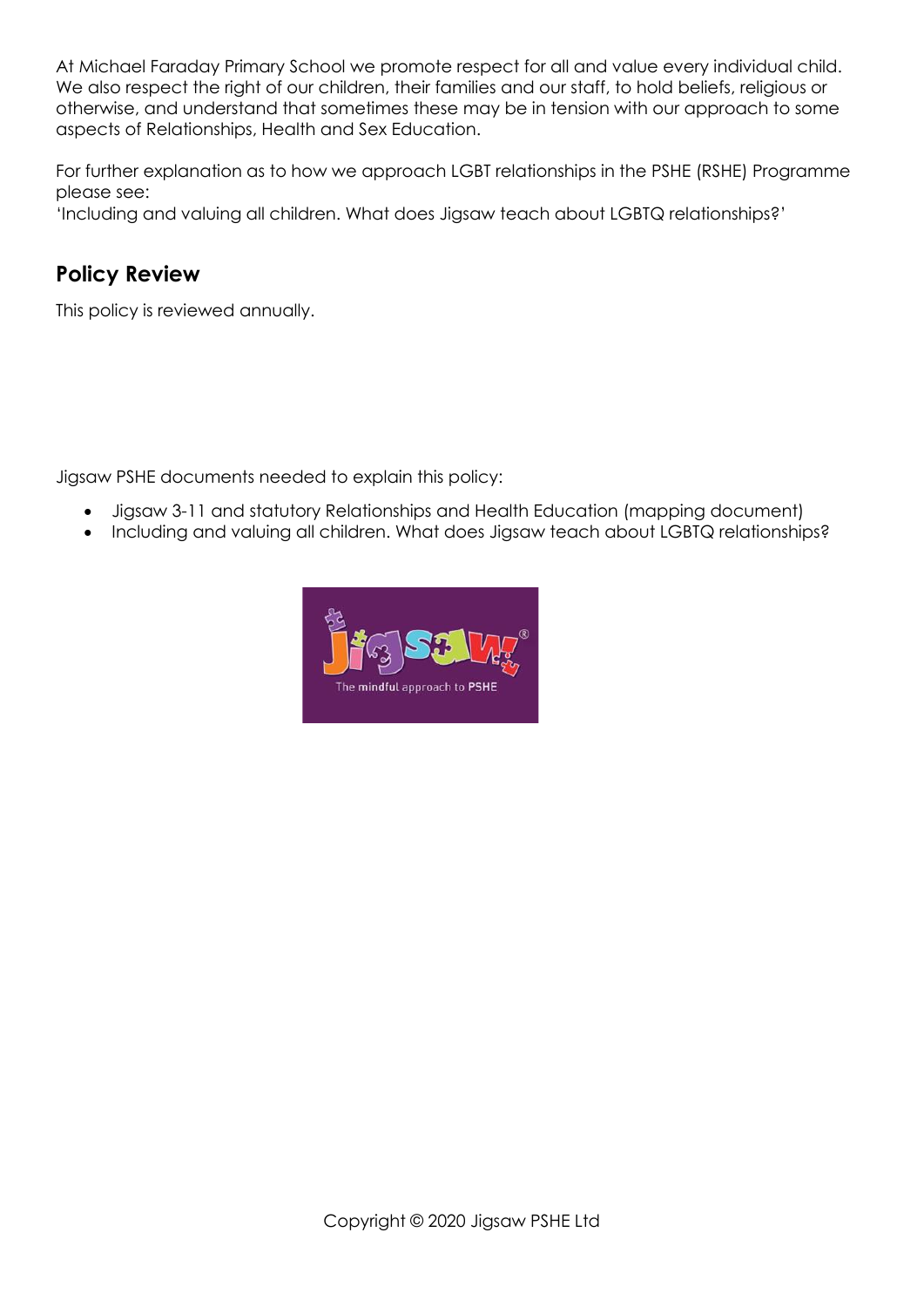

#### **Relationships Education in Primary schools – DfE Guidance 2019**

The focus in primary school should be on teaching the fundamental building blocks and characteristics of positive relationships, with particular reference to friendships, family relationships, and relationships with other children and with adults. The references R3/H5 etc can be crossreferenced on the Jigsaw mapping documents and Puzzle Maps to show which lessons throughout Jigsaw contribute to which statutory outcomes. All statutory outcomes are covered in the Jigsaw 3-11 Programme.

The guidance states that, by the end of primary school:

|                                                  | Pupils should know                                                                                                                                                                                                                                                                                                                                                                                                                                                                                                                                                                                                                                                                                                                                                                                                                                                                                                                                                                                                                                                                                                                                                                                                                                                                                                                                                                              | How Jigsaw provides the solution                                                                                                                                  |
|--------------------------------------------------|-------------------------------------------------------------------------------------------------------------------------------------------------------------------------------------------------------------------------------------------------------------------------------------------------------------------------------------------------------------------------------------------------------------------------------------------------------------------------------------------------------------------------------------------------------------------------------------------------------------------------------------------------------------------------------------------------------------------------------------------------------------------------------------------------------------------------------------------------------------------------------------------------------------------------------------------------------------------------------------------------------------------------------------------------------------------------------------------------------------------------------------------------------------------------------------------------------------------------------------------------------------------------------------------------------------------------------------------------------------------------------------------------|-------------------------------------------------------------------------------------------------------------------------------------------------------------------|
| <b>Families and</b><br>people who<br>care for me | R1 that families are important for children growing up because they can give love,<br>security and stability.<br>R2 the characteristics of healthy family life, commitment to each other, including in<br>times of difficulty, protection and care for children and other family members, the<br>importance of spending time together and sharing each other's lives.<br>R3 that others' families, either in school or in the wider world, sometimes look<br>different from their family, but that they should respect those differences and know<br>that other children's families are also characterised by love and care.<br>R4 that stable, caring relationships, which may be of different types, are at the heart<br>$\bullet$<br>of happy families, and are important for children's security as they grow up.<br>R5 that marriage represents a formal and legally recognised commitment of two<br>people to each other which is intended to be lifelong (Marriage in England and<br>Wales is available to both opposite sex and same sex couples. The Marriage (Same<br>Sex Couples) Act 2013 extended marriage to same sex couples in England and<br>Wales. The ceremony through which a couple get married may be civil or religious).<br>R6 how to recognise if family relationships are making them feel unhappy or unsafe,<br>and how to seek help or advice from others if needed | All of these aspects are covered in<br>lessons within the Puzzles<br><b>Relationships</b><br>Changing Me<br><b>Celebrating Difference</b><br>Being Me in My World |
| Caring<br>friendships                            | R7 how important friendships are in making us feel happy and secure, and how<br>people choose and make friends                                                                                                                                                                                                                                                                                                                                                                                                                                                                                                                                                                                                                                                                                                                                                                                                                                                                                                                                                                                                                                                                                                                                                                                                                                                                                  |                                                                                                                                                                   |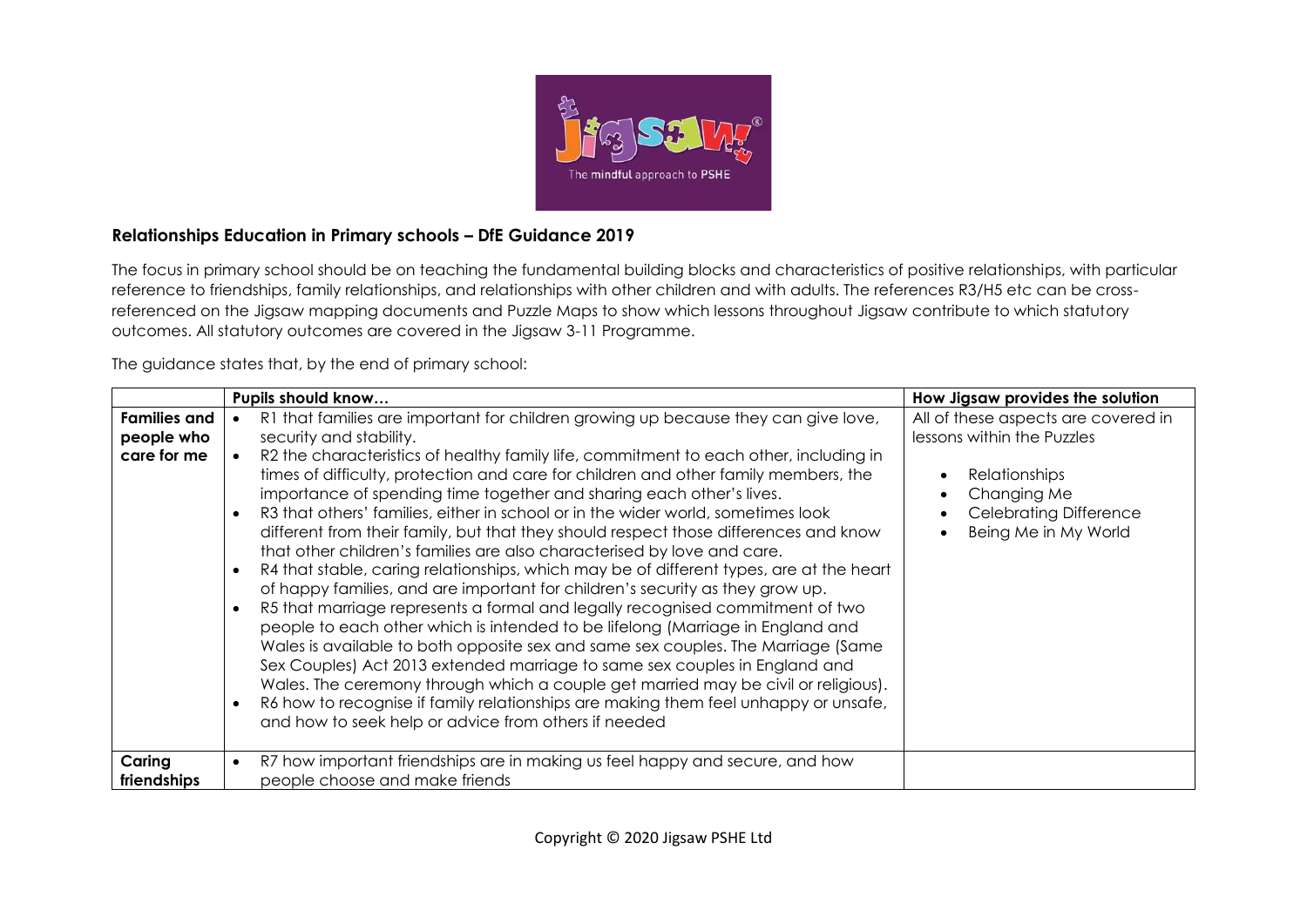|               |           | R8 the characteristics of friendships, including mutual respect, truthfulness,                              |                                                                   |
|---------------|-----------|-------------------------------------------------------------------------------------------------------------|-------------------------------------------------------------------|
|               |           | trustworthiness, loyalty, kindness, generosity, trust, sharinginterests and experiences                     |                                                                   |
|               |           | and support with problems and difficulties                                                                  |                                                                   |
|               | $\bullet$ | R9 that healthy friendships are positive and welcoming towards others and do not                            |                                                                   |
|               |           | make others feel lonely or excluded                                                                         |                                                                   |
|               | $\bullet$ | R10 that most friendships have ups and downs, and that these can often be worked                            |                                                                   |
|               |           | through so that the friendship is repaired or even strengthened, and that resorting to                      |                                                                   |
|               |           | violence is never right                                                                                     |                                                                   |
|               | $\bullet$ | R11 how to recognise who to trust and who not to trust, how to judge when a                                 |                                                                   |
|               |           | friendship is making them feel unhappy or uncomfortable, managing conflict, how                             |                                                                   |
|               |           | to manage these situations and how to seek help and advice from others, if needed                           |                                                                   |
| Respectful    | $\bullet$ | R12 the importance of respecting others, even when they are very different from                             |                                                                   |
| relationships |           | them (for example, physically, in character, personality or backgrounds), or make                           |                                                                   |
|               |           | different choices or have different preferences or beliefs                                                  |                                                                   |
|               | $\bullet$ | R13 practical steps they can take in a range of different contexts to improve or                            |                                                                   |
|               |           | support respectful relationships                                                                            |                                                                   |
|               | $\bullet$ | R14 the conventions of coutesy and manners                                                                  |                                                                   |
|               | $\bullet$ | R15 the importance of self-respect and how this links to their own happiness                                |                                                                   |
|               | $\bullet$ | R16 that in school and in wider society they can expect to be treated with respect                          |                                                                   |
|               |           | by others, and that in turn they should show due respect to others, including those in                      |                                                                   |
|               |           | positions of authority                                                                                      |                                                                   |
|               |           | R17 about different types of bullying (including cyberbullying), the impact of                              |                                                                   |
|               |           | bullying, responsibilities of bystanders (primarily reporting bullying to an adult) and                     |                                                                   |
|               |           | how to get help                                                                                             |                                                                   |
|               |           | R18 what a stereotype is, and how stereotypes can be unfair, negative or                                    |                                                                   |
|               |           | destructive                                                                                                 |                                                                   |
|               |           | R19 the importance of permission-seeking and giving in relationships with friends,                          |                                                                   |
| Online        |           | peers and adults                                                                                            |                                                                   |
| relationships | $\bullet$ | R20 that people sometimes behave differently online, including by pretending to be<br>someone they are not. | All of these aspects are covered in<br>lessons within the Puzzles |
|               | $\bullet$ | R21 that the same principles apply to online relationships as to face-to-face                               |                                                                   |
|               |           | relationships, including the importance of respect for others online including when                         | Relationships                                                     |
|               |           | we are anonymous.                                                                                           | Changing Me                                                       |
|               | $\bullet$ | R22 the rules and principles for keeping safe online, how to recognise risks, harmful                       | <b>Celebrating Difference</b>                                     |
|               |           |                                                                                                             |                                                                   |
|               |           | content and contact, and how to report them.                                                                |                                                                   |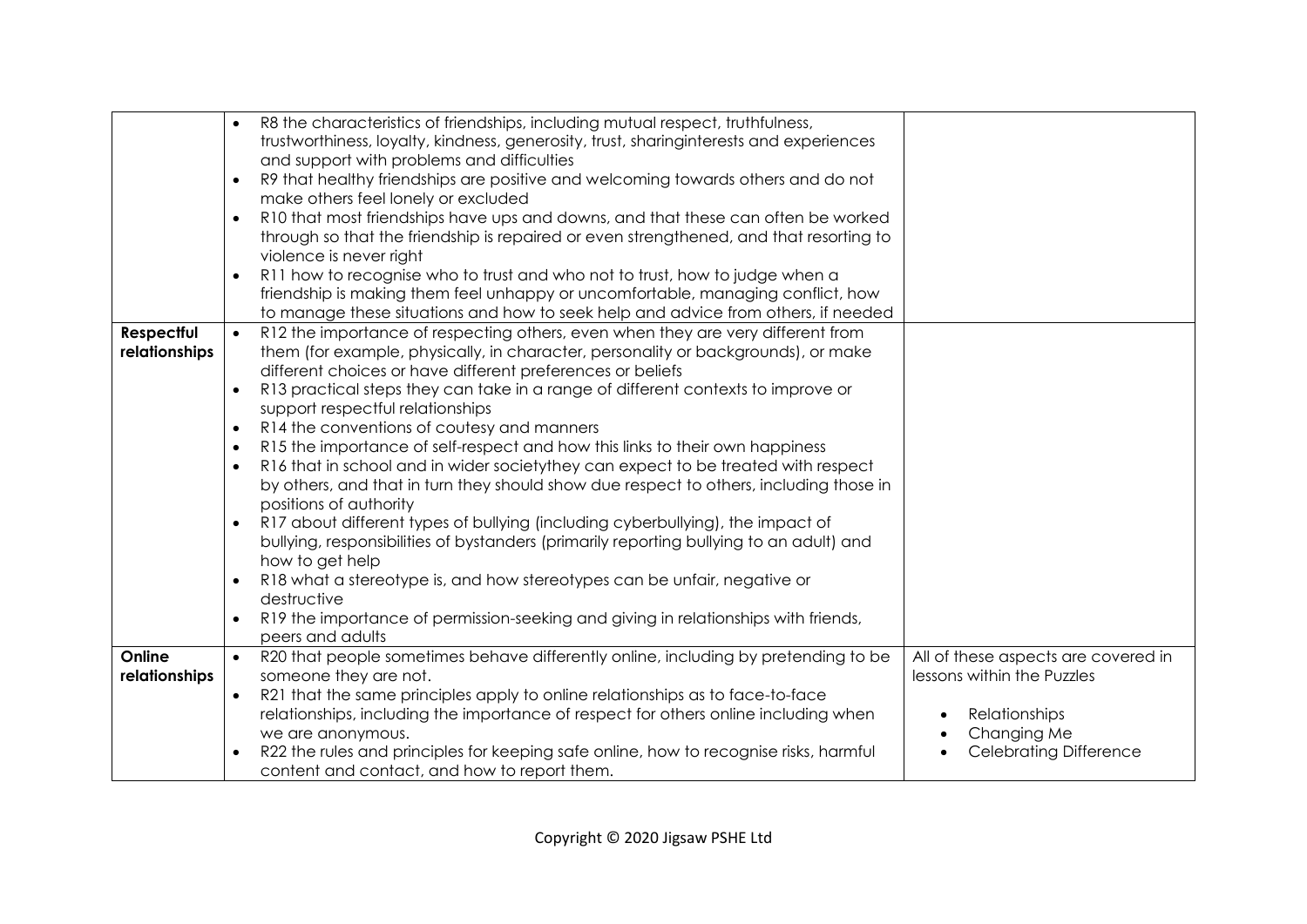|                   | $\bullet$                                                                  | R23 how to critically consider their online friendships and sources of information<br>including awareness of the risks associated with people they have never met.                                                                                                                                                                                                                                                                                                                                                                                                                                                                                                                                                                                                                                                                                         |                                                                                                                                           |
|-------------------|----------------------------------------------------------------------------|------------------------------------------------------------------------------------------------------------------------------------------------------------------------------------------------------------------------------------------------------------------------------------------------------------------------------------------------------------------------------------------------------------------------------------------------------------------------------------------------------------------------------------------------------------------------------------------------------------------------------------------------------------------------------------------------------------------------------------------------------------------------------------------------------------------------------------------------------------|-------------------------------------------------------------------------------------------------------------------------------------------|
| <b>Being safe</b> | $\bullet$<br>$\bullet$<br>$\bullet$<br>$\bullet$<br>$\bullet$<br>$\bullet$ | R24 how information and data is shared and used online.<br>R25what sorts of boundaries are appropriate in friendships with peers and others<br>(including in a digital context).<br>R26 about the concept of privacy and the implications of it for both children and<br>adults; including that it is not always right to keep secrets if they relate to being safe.<br>R27 that each person's body belongs to them, and the differences between<br>appropriate and inappropriate or unsafe physical, and other, contact.<br>R28 how to respond safely and appropriately to adults they may encounter (in all<br>contexts, including online) whom they do not know.<br>R29 how to recognise and report feelings of being unsafe or feeling bad about any<br>adult.<br>R30 how to ask for advice or help for themselves or others, and to keep trying until | All of these aspects are covered in<br>lessons within the Puzzles<br><b>Relationships</b><br>Changing Me<br><b>Celebrating Difference</b> |
|                   | $\bullet$                                                                  | they are heard,<br>R31 how to report concerns or abuse, and the vocabulary and confidence needed<br>to do so.<br>R32 where to get advice e.g. family, school and/or other sources.                                                                                                                                                                                                                                                                                                                                                                                                                                                                                                                                                                                                                                                                         |                                                                                                                                           |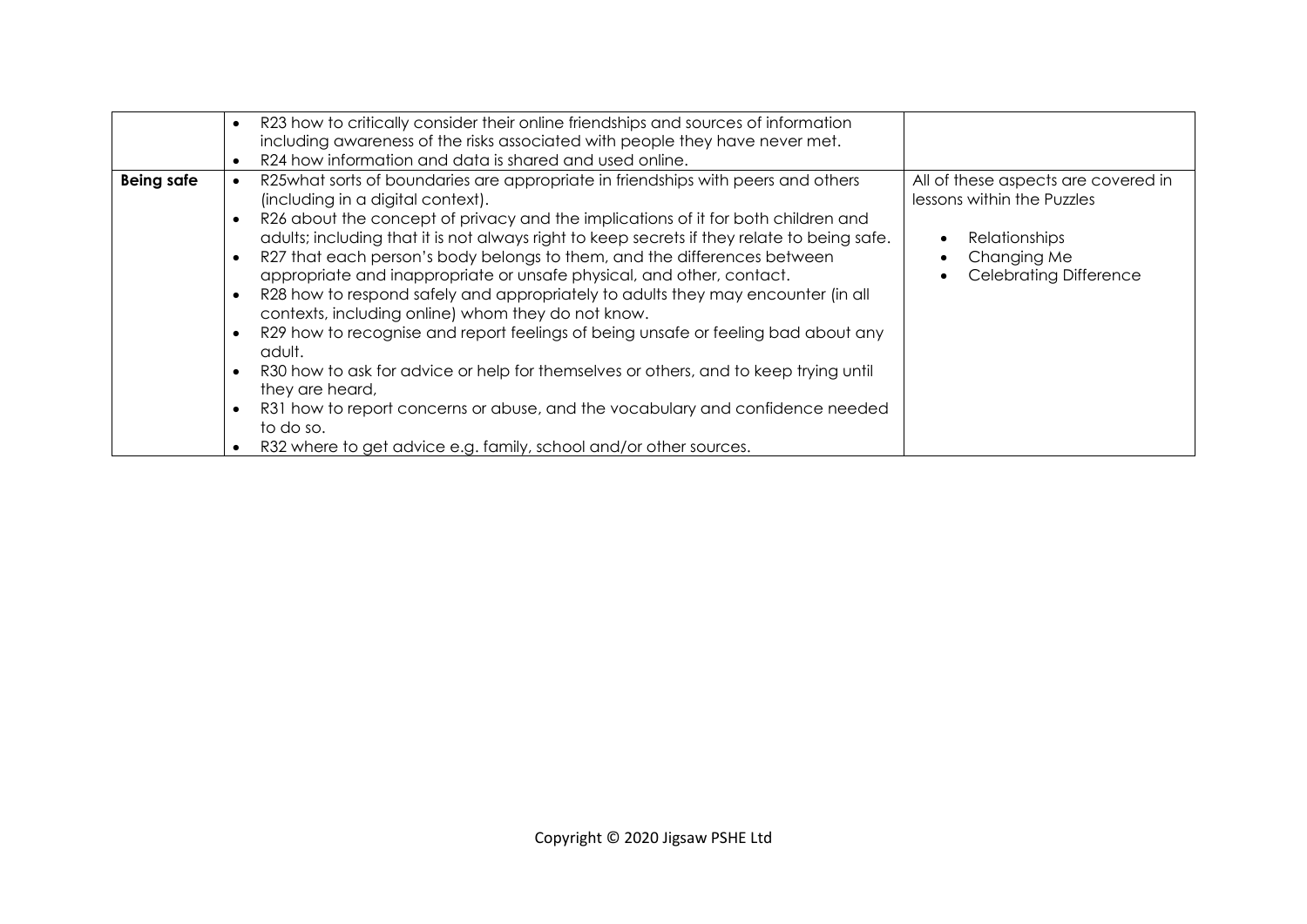#### **Physical health and mental well-being education in Primary schools – DfE Guidance**

The focus in primary school should be on teaching the characteristics of good physical health and mental wellbeing. Teachers should be clear that mental well-being is a normal part of daily life, in the same way as physical health.

By the end of primary school:

|                         | <b>Pupils should know</b>                                                                                                                                                                                                                                                                                                                                                                                                                                                                                                                                                                                                                                                                                                                                                                                                                                                                                                                                                                                                                                                                                                                                                                                                                                                                                                                                                                                                                                                                                                                                | How Jigsaw provides the solution                                                                                                                                                                            |
|-------------------------|----------------------------------------------------------------------------------------------------------------------------------------------------------------------------------------------------------------------------------------------------------------------------------------------------------------------------------------------------------------------------------------------------------------------------------------------------------------------------------------------------------------------------------------------------------------------------------------------------------------------------------------------------------------------------------------------------------------------------------------------------------------------------------------------------------------------------------------------------------------------------------------------------------------------------------------------------------------------------------------------------------------------------------------------------------------------------------------------------------------------------------------------------------------------------------------------------------------------------------------------------------------------------------------------------------------------------------------------------------------------------------------------------------------------------------------------------------------------------------------------------------------------------------------------------------|-------------------------------------------------------------------------------------------------------------------------------------------------------------------------------------------------------------|
| <b>Mental wellbeing</b> | H1 that mental wellbeing is a normal part of daily life, in the same<br>$\bullet$<br>way as physical health.<br>H2 that there is a normal range of emotions (e.g. happiness,<br>sadness, anger, fear, surprise, nervousness) and scale of emotions<br>that all humans experience in relation to different experiences and<br>situations.<br>H3 how to recognise and talk about their emotions, including<br>having a varied vocabulary of words to use when talking about<br>their own and others' feelings.<br>H4 how to judge whether what they are feeling and how they are<br>behaving is appropriate and proportionate.<br>H5 the benefits of physical exercise, time outdoors, community<br>participation, voluntary and service-based activity on mental well-<br>being and happiness.<br>H6 simple self-care techniques, including the importance of rest,<br>time spent with friends and family and the benefits of hobbies and<br>interests.<br>H7 isolation and loneliness can affect children and that it is very<br>important for children to discuss their feelings with an adult and<br>seek support.<br>H8 that bullying (including cyberbullying) has a negative and often<br>lasting impact on mental well-being.<br>H9 where and how to seek support (including recognising the<br>$\bullet$<br>triggers for seeking support), including whom in school they should<br>speak to if they are worried about their own or someone else's<br>mental well-being or ability to control their emotions (including<br>issues arising online). | All of these aspects are covered in lessons<br>within the Puzzles<br><b>Healthy Me</b><br>$\bullet$<br>Relationships<br>$\bullet$<br>Changing Me<br>$\bullet$<br><b>Celebrating Difference</b><br>$\bullet$ |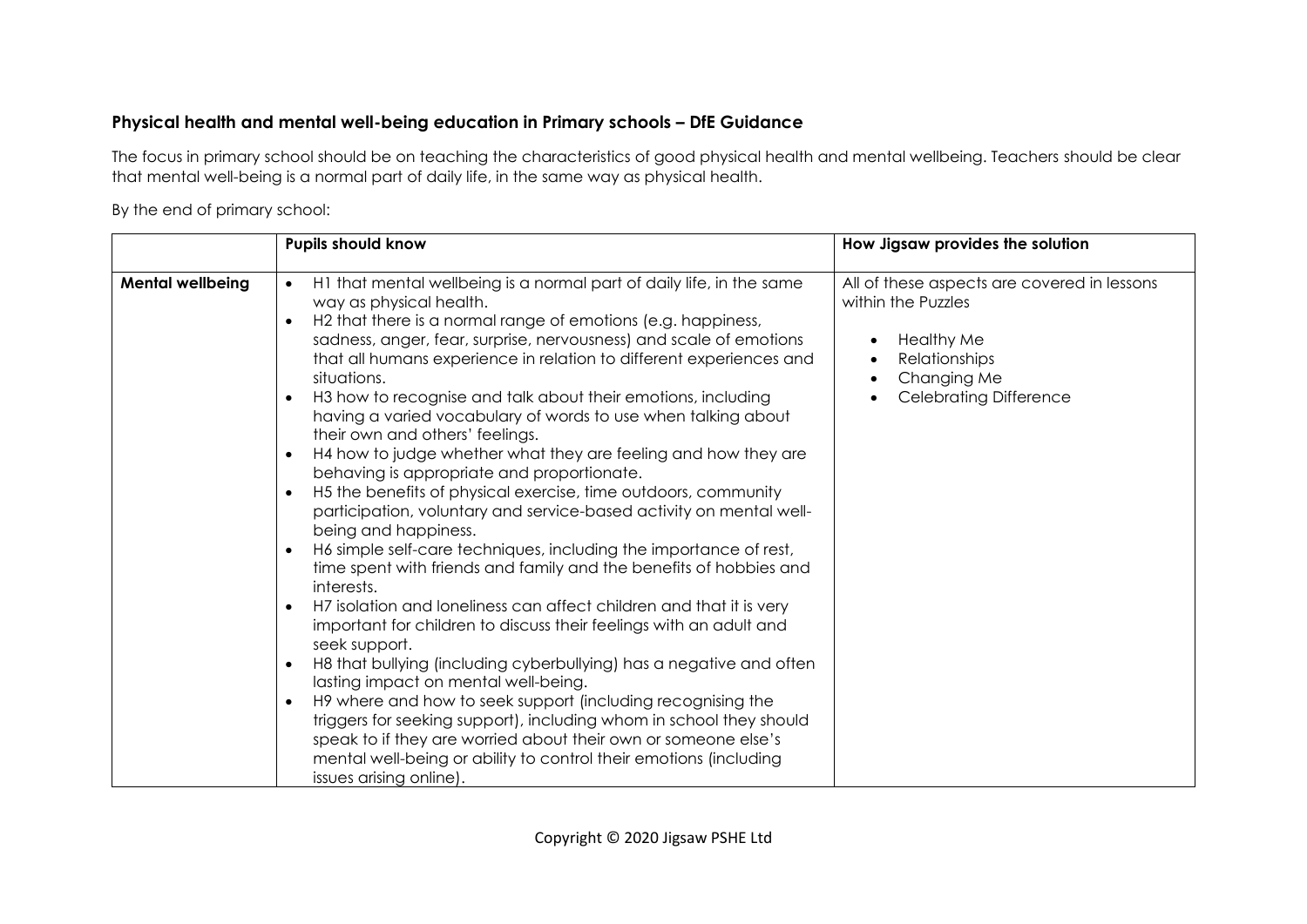|                                       | H10 it is common for people to experience mental ill health. For<br>many people who do, the problems can be resolved if the right                                                                                                                                                                                                                                                                                                                                                                                                                                                                                                                                                                                                                                                                                                                                                                                                                                                                                                                                                                                                                           |                                                                                                         |
|---------------------------------------|-------------------------------------------------------------------------------------------------------------------------------------------------------------------------------------------------------------------------------------------------------------------------------------------------------------------------------------------------------------------------------------------------------------------------------------------------------------------------------------------------------------------------------------------------------------------------------------------------------------------------------------------------------------------------------------------------------------------------------------------------------------------------------------------------------------------------------------------------------------------------------------------------------------------------------------------------------------------------------------------------------------------------------------------------------------------------------------------------------------------------------------------------------------|---------------------------------------------------------------------------------------------------------|
|                                       | support is made available, especially if accessed early enough.                                                                                                                                                                                                                                                                                                                                                                                                                                                                                                                                                                                                                                                                                                                                                                                                                                                                                                                                                                                                                                                                                             |                                                                                                         |
| Internet safety and<br>harms          | H11 that for most people the internet is an integral part of life and<br>$\bullet$<br>has many benefits.<br>H12 about the benefits of rationing time spent online, the risks of<br>$\bullet$<br>excessive time spent on electronic devices and the impact of<br>positive and negative content online on their own and others'<br>mental and physical wellbeing.<br>H13 how to consider the effect of their online actions on others and<br>$\bullet$<br>knowhow to recognise and display respectful behaviour online and<br>the importance of keeping personal information private.<br>H14 why social media, some computer games and online gaming,<br>$\bullet$<br>for example, are age restricted.<br>H15 that the internet can also be a negative place where online<br>abuse, trolling, bullying and harassment can take place, which can<br>have a negative impact on mental health.<br>H16 how to be a discerning consumer of information online<br>including understanding that information, including that from<br>search engines, is ranked, selected and targeted.<br>H17 where and how to report concerns and get support with issues<br>online. | All of these aspects are covered in lessons<br>within the Puzzles<br>Relationships<br><b>Healthy Me</b> |
| <b>Physical health and</b><br>fitness | H18 the characteristics and mental and physical benefits of an<br>$\bullet$<br>active lifestyle.<br>H19 the importance of building regular exercise into daily and<br>$\bullet$<br>weekly routines and how to achieve this; for example, walking or<br>cycling to school, a daily active mile or other forms of regular,<br>vigorous exercise.<br>H20 the risks associated with an inactive lifestyle (including obesity).<br>$\bullet$<br>H21 how and when to seek support including which adults to speak<br>$\bullet$<br>to in school if they are worried about their health.                                                                                                                                                                                                                                                                                                                                                                                                                                                                                                                                                                            | All of these aspects are covered in lessons<br>within the Puzzles<br><b>Healthy Me</b>                  |
| <b>Healthy eating</b>                 | H22 what constitutes a healthy diet (including understanding<br>$\bullet$<br>calories and other nutritional content).<br>H23 the principles of planning and preparing a range of healthy<br>meals.                                                                                                                                                                                                                                                                                                                                                                                                                                                                                                                                                                                                                                                                                                                                                                                                                                                                                                                                                          | All of these aspects are covered in lessons<br>within the Puzzles<br><b>Healthy Me</b>                  |